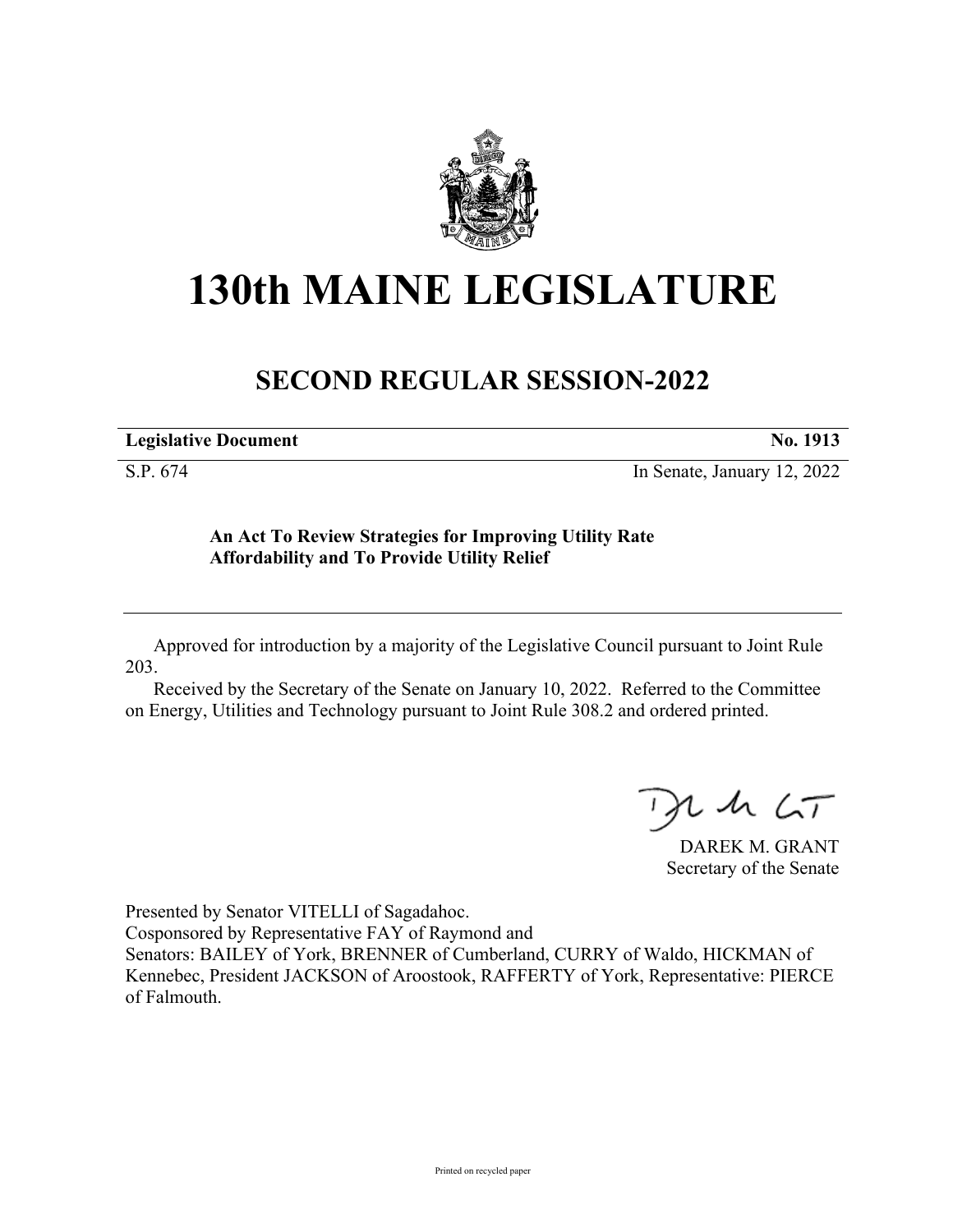| 1  | Be it enacted by the People of the State of Maine as follows:                               |
|----|---------------------------------------------------------------------------------------------|
| 2  | Sec. 1. 35-A MRSA §1702, as amended by PL 2021, c. 318, §8, is further amended              |
| 3  | by amending the section headnote to read:                                                   |
| 4  | §1702. Duties Powers and duties                                                             |
| 5  | Sec. 2. 35-A MRSA §1702, first ¶, as enacted by PL 1987, c. 141, Pt. A, §6, is              |
| 6  | amended to read:                                                                            |
| 7  | The powers, duties and responsibilities of the Public Advocate are to represent the         |
| 8  | using and consuming public in matters within the jurisdiction of the commission, including, |
| 9  | but not limited, to, the following.                                                         |
| 10 | Sec. 3. 35-A MRSA §1702, sub-§11 is enacted to read:                                        |
| 11 | 11. Stakeholder group. The Public Advocate may convene a stakeholder group to               |
| 12 | develop and submit to the Legislature recommendations for legislation and policy changes    |
| 13 | pertaining to the commission as provided by this subsection.                                |
| 14 | A. The stakeholder group consists of the following members:                                 |
| 15 | (1) The Public Advocate or the Public Advocate's designee;                                  |
| 16 | (2) The commission's designee;                                                              |
| 17 | (3) A representative of a renewable energy advocacy organization in the State;              |
| 18 | (4) A representative of tribal interests in the State;                                      |
| 19 | (5) A representative of an organization representing the interests of senior citizens       |
| 20 | and the aging population of the State;                                                      |
| 21 | (6) A representative of an environmental advocacy organization operating in the             |
| 22 | State;                                                                                      |
| 23 | (7) A representative of an equal justice advocacy organization operating in the             |
| 24 | State;                                                                                      |
| 25 | (8) A representative of a nonpartisan research and policy organization dedicated            |
| 26 | to improving the economic well-being of low-income and moderate-income                      |
| 27 | residents of the State; and                                                                 |
| 28 | (9) A representative of a transmission and distribution utility.                            |
| 29 | B. If convened, the stakeholder group shall:                                                |
| 30 | (1) Identify different methods to ensure that residents of the State are able to afford     |
| 31 | electricity as the State seeks to meet the renewable resources goal under section           |
| 32 | 3210, subsection 1-A, paragraph B, including modernized or new rate designs or              |
| 33 | structures, measures to lower costs by reduction of demand through energy                   |
| 34 | efficiency, weatherization and financial assistance programs and any other option           |
| 35 | for mitigating rate increases and ensuring reliability and affordability; and               |
| 36 | (2) Review the utility rates in effect when the stakeholder group convenes,                 |
| 37 | projected changes in utility rates and the policy goals and other factors contributing      |
| 38 | to projected changes in utility rates.                                                      |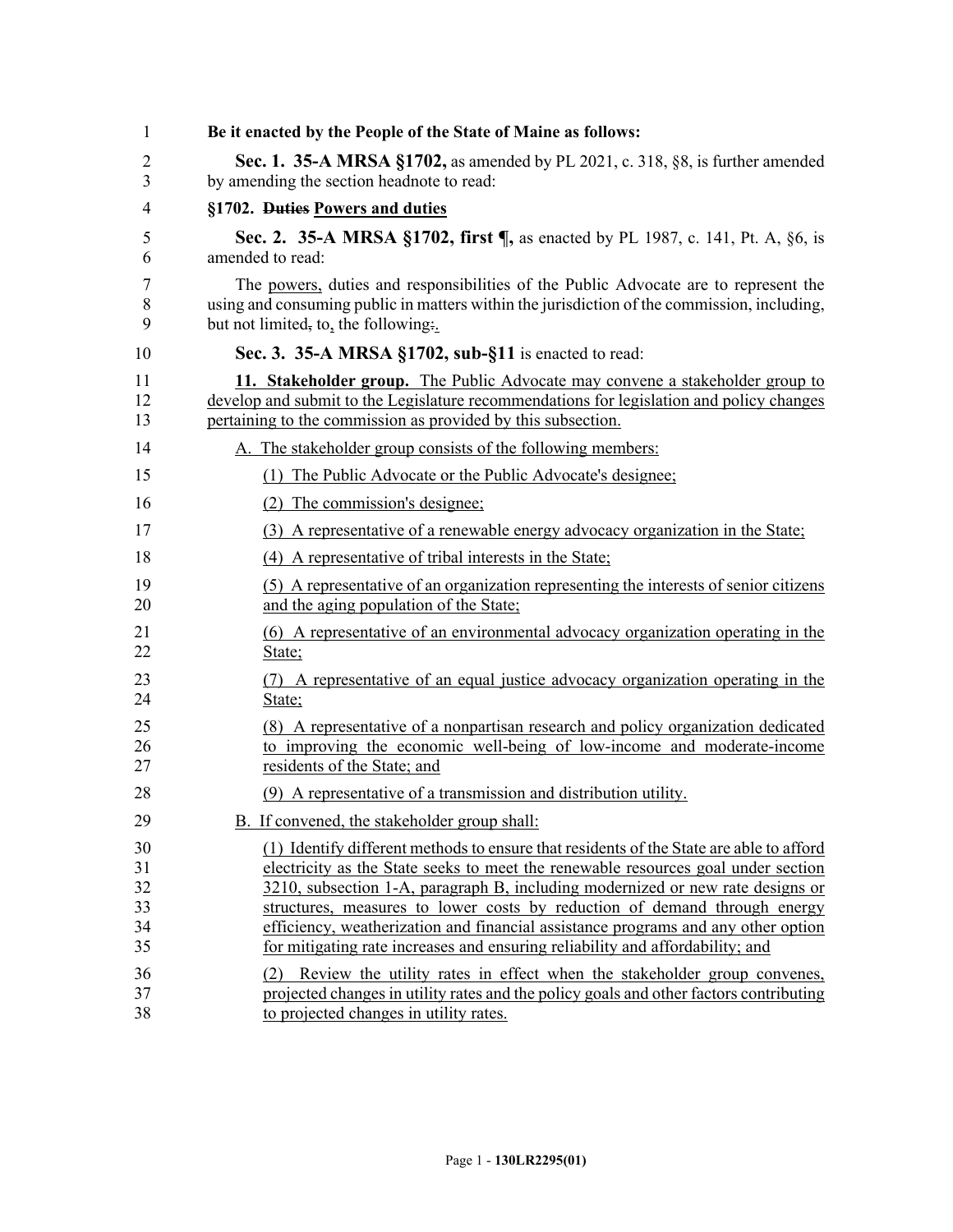1 C. If convened, the stakeholder group shall report the recommendations, including any 2 proposals for statutory or regulatory changes necessary to implement methods 3 identified under paragraph B, subparagraph (1), to the joint standing committee of the 4 Legislature having jurisdiction over utilities matters. After reviewing the report, the 5 committee may report out a bill to implement recommendations contained in the report 6 to the next regular session of the Legislature that convenes after the stakeholder group 7 submits the report. 8 **Sec. 4. 35-A MRSA §3214, sub-§2-B** is enacted to read: 9 **2-B. Utility relief program.** In addition to the programs administered under 10 subsection 2, the commission shall create an electric utility relief program. 11 A. The commission shall make the utility relief program available to persons: 12 (1) Receiving benefits under a state or federal low-income assistance program; or 13 (2) Whose family income is equal to or below 200% of the federal nonfarm income 14 official poverty line. 15 B. The utility relief program must provide waivers for late fees, arrearage assistance 16 and any other type of assistance the commission determines is appropriate. 17 **Sec. 5. 35-A MRSA §3214, sub-§7** is enacted to read: 18 **7. Education and outreach.** The commission, in cooperation with the Efficiency 19 Maine Trust established under section 10103, shall provide education and outreach on all 20 utility relief programs authorized by this section to the public and to transmission and 21 distribution utilities. A transmission and distribution utility shall include education and 22 outreach information about a program created as authorized by this section with a 23 communication or bill sent to a customer for a period of at least 4 consecutive months after 24 the program is created. 25 **Sec. 6. Stakeholder group.** Not later than September 1, 2022, the Public Advocate 26 shall convene a stakeholder group as authorized by the Maine Revised Statutes, Title 35-A, 27 section 1702, subsection 11. The stakeholder group shall submit a report with findings and 28 recommendations to the joint standing committee of the Legislature having jurisdiction 29 over utilities matters not later than December 1, 2022. The joint standing committee may 30 submit a bill to the First Regular Session of the 131st Legislature relating to the subject 31 matter of the report. 32 **Sec. 7. Electric utility relief program.** The Public Utilities Commission shall 33 create an electric utility relief program as required by the Maine Revised Statutes, Title 34 35-A, section 3214, subsection 2-B not later than November 1, 2022. The program must 35 provide retroactive benefits applicable to late fees, arrearages or other electric utility costs 36 incurred during the winter of 2021-2022, and benefits in future years, as determined by the 37 commission. 38 **SUMMARY** This bill directs the Public Advocate to convene a stakeholder group to consider matters 40 related to electricity affordability and submit a report to the Legislature. The bill authorizes the Public Advocate to convene the stakeholder group on those matters in the future. The bill also directs the Public Utilities Commission to create an electric utility relief program 39 40 41 42